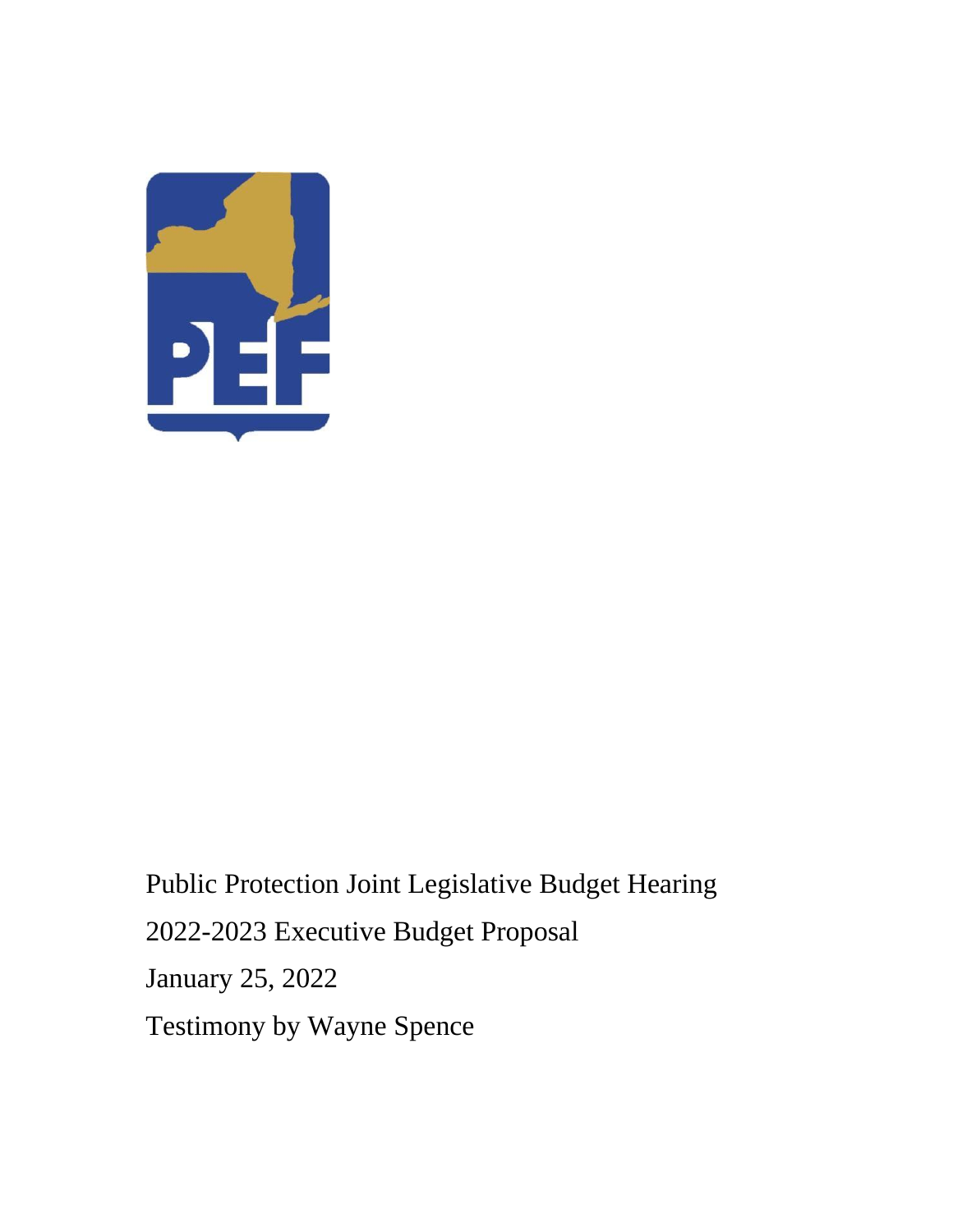Good afternoon Chairs Krueger, Weinstein, Salazar, Weprin and other committee members. My name is Wayne Spence and I am the President of the Public Employees Federation (PEF). I want to thank you for the opportunity to speak to you on behalf of our 50,000 members about the potential impact of the Executive Budget if adopted without modification.

Our union is made up of professional, scientific and technical experts who provide critical services to the residents and taxpayers of New York State. Serving as the state's frontline essential workers during the COVID-19 pandemic, my members have and continue to risk their lives and those of their families to maintain the continuity and quality of services for New York's most vulnerable citizens. Our members care for the elderly, the sick and the infirm; they work to ensure the state's roads and bridges are safe and secure; they help to rehabilitate those who have violated the law and to counsel and provide safety net services for at-risk youth. Our members take a great deal of pride in their work because they are professionals and they care.

## **DEPARTMENT OF CORRECTIONS AND COMMUNITY SUPERVISION (DOCCS)**

The NYS Public Employees Federation represents nearly 5,000 DOCCS members, including those who work in the Division of Community Supervision. It also includes those who work within the prison health system, rehabilitative services, education, vocational training, drug treatment and many other titles that provide programs and services to incarcerated individuals. These are all areas critical to help DOCCS fulfill its mission.

We want to thank Governor Hochul for advancing a budget that puts New Yorkers first. While we have concerns about several different proposals, the Governor has advanced a plan that makes significant investments in state services and the depleted state workforce. This budget represents a clear and distinct departure from the previous Governor's Executive Budget proposals which over the course of the past decade sought to arbitrarily limit the ability of state agencies to deliver needed services to at-risk New Yorkers. We look forward to discussing the following items and other issues with you over the next several weeks so we can develop a final state budget that meets the needs of all New Yorkers.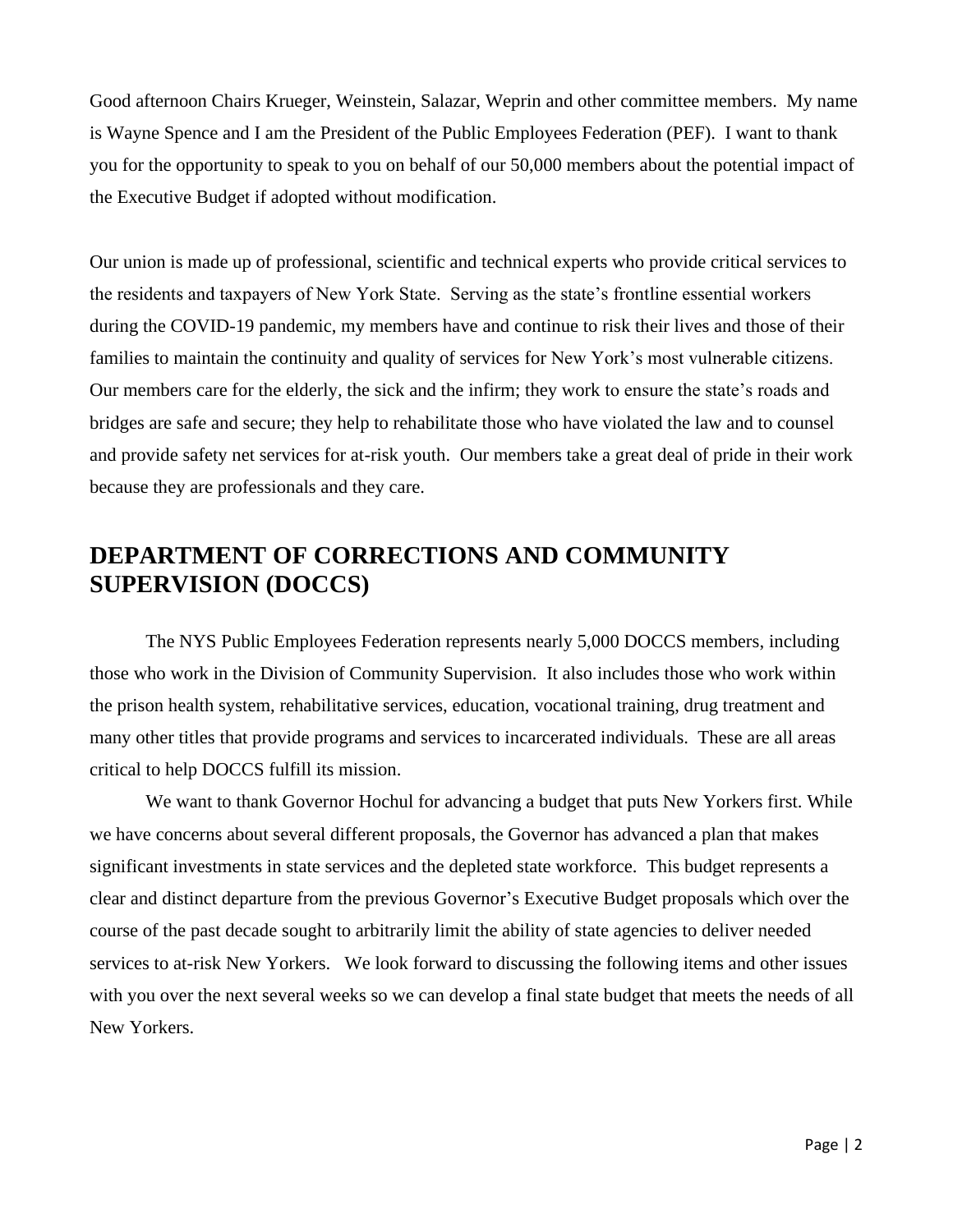### **FUND OUR FUTURE**

PEF fully supports the effort to reduce the state's incarcerated population. However, we believe that the state must also do much more to meet its obligation to provide accessible stateoperated supports and services for both the incarcerated and formerly incarcerated population, as well as every other New Yorker who needs safety net services. For example, while the state is saving over \$110 million by closing six separate correctional facilities, none of those resources are being reinvested into the state-operated programs and services needed to successfully re-integrate formerly incarcerated individuals back into their communities. The current over-reliance on private providers neither adequately addresses the continuum of care for this population nor the need to integrate services for those that have multiple needs – i.e., mental health, health and wellness, job training, housing, etc.

This year's budget surplus, combined with the savings achieved from right-sizing the state's correctional system, provides the state a unique opportunity to address public safety concerns around mental health, addiction and the continued effort to reduce the state' incarcerated population. PEF has initiated a campaign with its national affiliates, other unions and other community groups to encourage you, our legislators, to make needed investments in state-operated services so that we can provide quality, accessible services to all New Yorkers regardless of income, insurance, immigration status, or other factors that serve to limit the availability of services from the private provider network.

New Yorkers are watching crime, especially violent crime, increase across the state and nation. We need to recognize this reality and invest in the government-operated programs and services needed to help the incarcerated and formerly incarcerated population successfully re-integrate back into their communities, as well as to provide other at-risk individuals access to mental health, wellness, substance abuse and other treatment before they interact with the criminal justice system. Absent significant investments in these programs and services, New Yorkers will continue to see a surge of crime in their communities.

The following outlines some of the concerns that we have with the Executive Budget and the areas where we think the state needs to go further to build upon Governor Hochul's vision.

## **PRISON CLOSURES, EXPANDING PAROLE AND IMPACT ON STAFFING AND SERVICES**

#### **I. DOCCS Staffing:**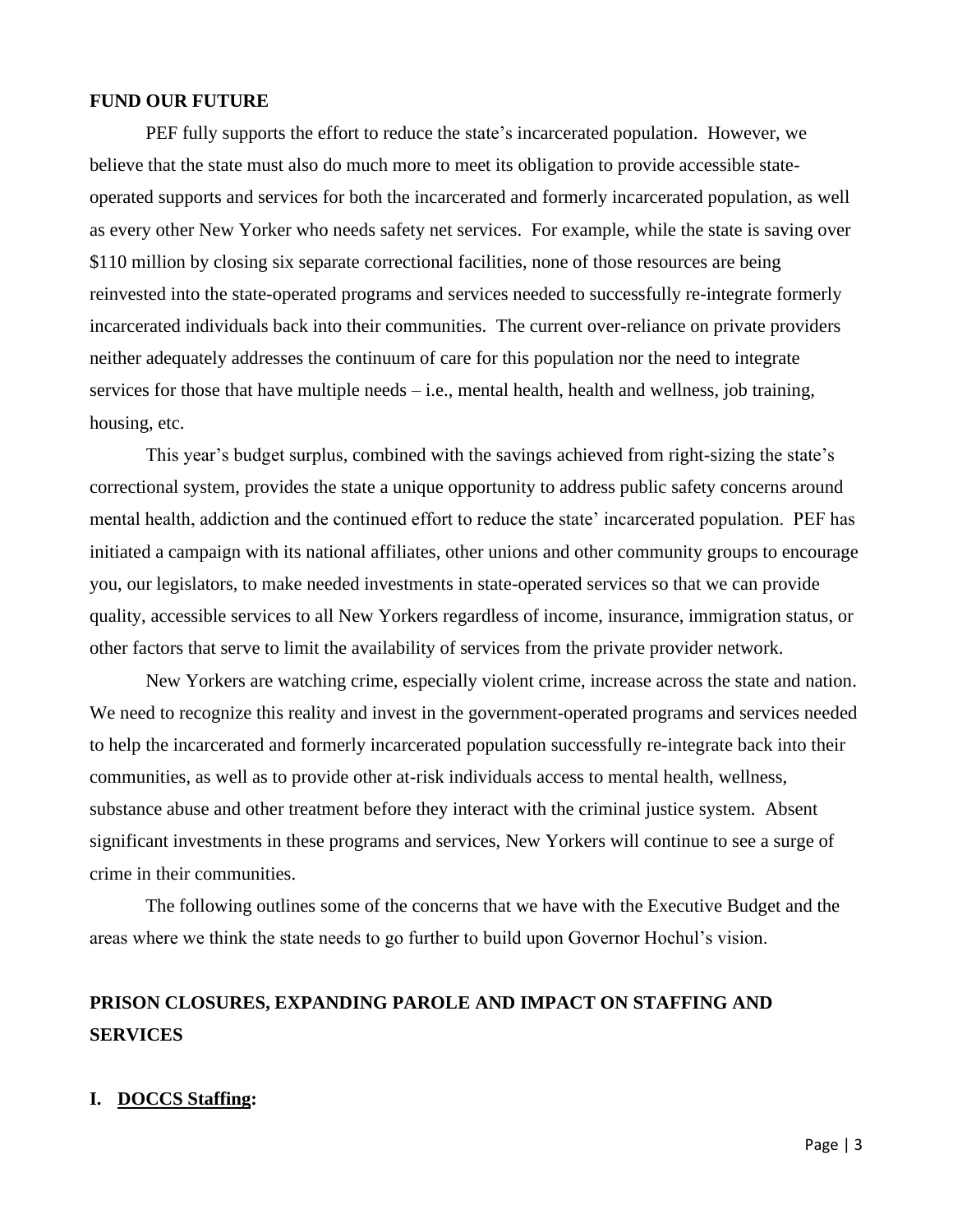A. **Staffing Reductions**: In 2020, DOCCS staff worked more than 4 million hours of overtime at a cost of more than \$224 million. However, in this year's Executive Budget, the Governor is proposing a reduction in staff attributable to the previously approved closure of six different state correctional facilities. We note that while there are no reductions in the current census of administrative staff (815), DOCCS is eliminating 1,096 staff, including the elimination of 70 health-related staff and 70 program staff. These are the staff who provide direct health, wellness, education and other services to the incarcerated population. Given our mutual goal of reducing the incarcerated population, we believe the state has a responsibility to expand the number and types of support staff that render mental health, wellness, education, training and addiction services so that taxpayers can be comfortable knowing that the rehabilitation of incarcerated individuals is already happening in advance of what we all hope will be a successful release.

**Budget Request**: Reinvest closure savings into institutionally based, state-operated programs to address the mental health, wellness, education, and job training needed for the currently incarcerated population to maximize the opportunities for success upon release.

B. **"Nurses Across New York" Program** (Part A, Health and Mental Hygiene Art VII): We applaud the Governor for establishing this long-overdue loan forgiveness program for registered professional nurses. For years, we highlighted the growing shortage of nurses in DOCCS and the other state agencies. PEF supports this program but believes it should be expanded to cover the outstanding loans of licensed professional nurses and clinical nurse specialists as well. Additionally, we believe that the definition "underserved communities" may be overly restrictive.

New York's correctional system can neither attract nor retain adequate nurses to care for the incarcerated population. This is not just bad public policy, it is inhumane. These professionals render direct care and treatment to these individuals. Throughout the pandemic, they worked under harrowing circumstances to care for this population. The state needs to invest the resources to maintain adequate staffing and this loan forgiveness program should be available to attract nurses into DOCCS and the agencies where there are chronic shortages.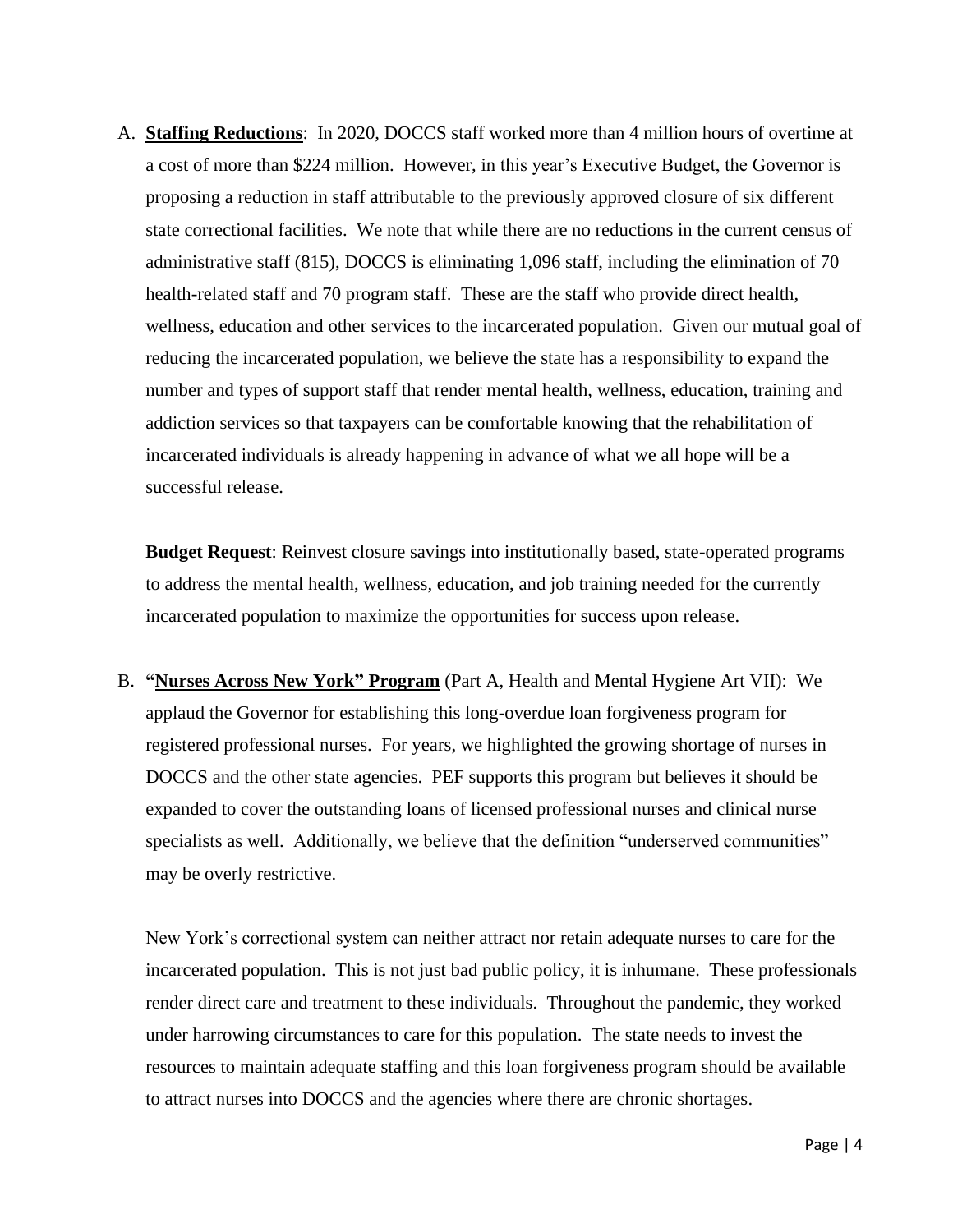**Budget Request**: Support and expand this program to cover all nursing titles and ensure that this benefit is available for DOCCS and other agencies that have difficulty attracting and retaining nursing staff.

C. **Health Care and Mental Hygiene Worker Bonus** (Part D, Health and Mental Hygiene Art. VII): Again, we applaud the Governor for establishing this important program to provide bonuses to our front-line healthcare heroes and to provide a retention incentive for those workers to remain in service. While our health care professionals continue to care for the sick and infirm, all of the staff at DOCCS worked to protect the health and safety of the incarcerated and paroled population despite non-existent or inadequate personal protective equipment, inaccurate guidance from the former administration and the inability to maintain appropriate safety protocols within the state's corrections system (i.e., masking of incarcerated individuals, appropriate social distancing). These staff continued to meet their obligations despite the challenges and health risks. The majority of these officers contracted COVID and many transmitted the disease to their families.

**Budget Request**: Support and expand this benefit to recognize the service of all "essential" employees who risked their lives and the lives of their families in meeting the needs of the state as ordered by the Governor.

#### **II. Community Supervision and the "Jails to Jobs" Program:**

PEF supports the Governor's "Jails to Jobs" program. However, PEF believes that the \$4 million allocated to start the program is seriously insufficient. PEF supports providing additional training to parole officers so that they can assist formerly incarcerated individuals locate employment. PEF also believes that savings from correctional facility closures should be used to build a network of integrated government operated services and supports through the NYS Office of Mental Health, the NYS Office of Addiction Services and Supports and other state social service agencies. This would provide parole officers and others with a menu of government-operated programs and services readily available for formerly incarcerated individuals so they can access the free services and support they need to be successful.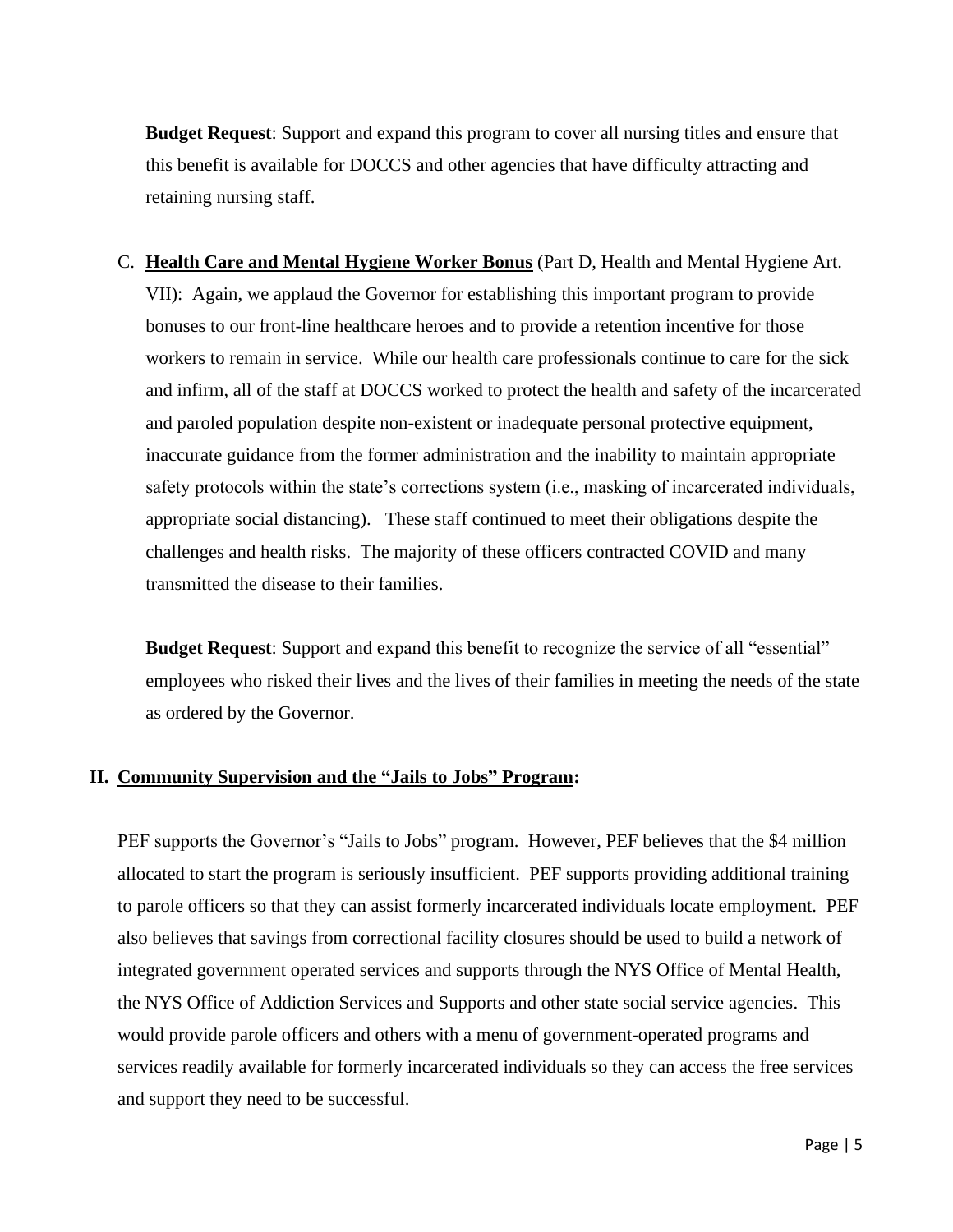In order to successfully operate this program, protect the public and ensure the continued deinstitutionalization of the correctional system, the state needs to hire and retain more parole officers. DOCCS indicates the current staff census in the Department of Community Supervision is 1,365, but DOCCS' monthly staffing report indicates there are only 1,165 parole officers in service (See, Table 1). In actuality, PEF believes that there are only around 800 parole officers and senior parole officers working with parolees today.

According to DOCCS' own data the ratio of parolees to parole officers is  $46:1<sup>1</sup>$ . The current ratio of managers to state employees is only  $15:1.^2$  This ratio doesn't support successful re-integration and doesn't adequately protect the public. We need to expand the actual pool of parole officers to do the work needed to successfully re-integrate formerly incarcerated individuals back into the community, to provide real, substantive services and oversight and to keep communities safe in anticipation of the effectiveness of the "Less is More" Law of 2021 (Chapter 427).

### **Budget Requests:**

- (1) Pass the Jails to Jobs Program.
- (2) Fill vacant lines and hire 500 additional parole officers to reduce caseloads to ensure appropriate support and oversight for formerly incarcerated individuals.
- (3) Provide real training and provide real integrated state-operated wellness, mental health, addiction, job placement and other programs and services that parole officers can utilize to help the formerly incarcerated access needed services to maximize opportunities for success.

## **III. Amend "Less is More" Law and Provide Needed Resources**:

PEF opposed this legislation, but we support the intent of this law. As it is currently constituted, we believe the law is seriously flawed, but correctable. The following issues need to be addressed before this law takes full effect on March 1, 2022:

(1) **Resources to Implement the Law**: The biggest reason for PEF's objection to this law was that it constituted a significant unfunded mandate on local governments and unreasonable

<sup>1</sup> https://doccs.ny.gov/system/files/documents/2022/01/doccs-fact-sheet-january-2022.pdf

<sup>2</sup> https://www.cs.ny.gov/businesssuite/docs/workforceplans/2021.pdf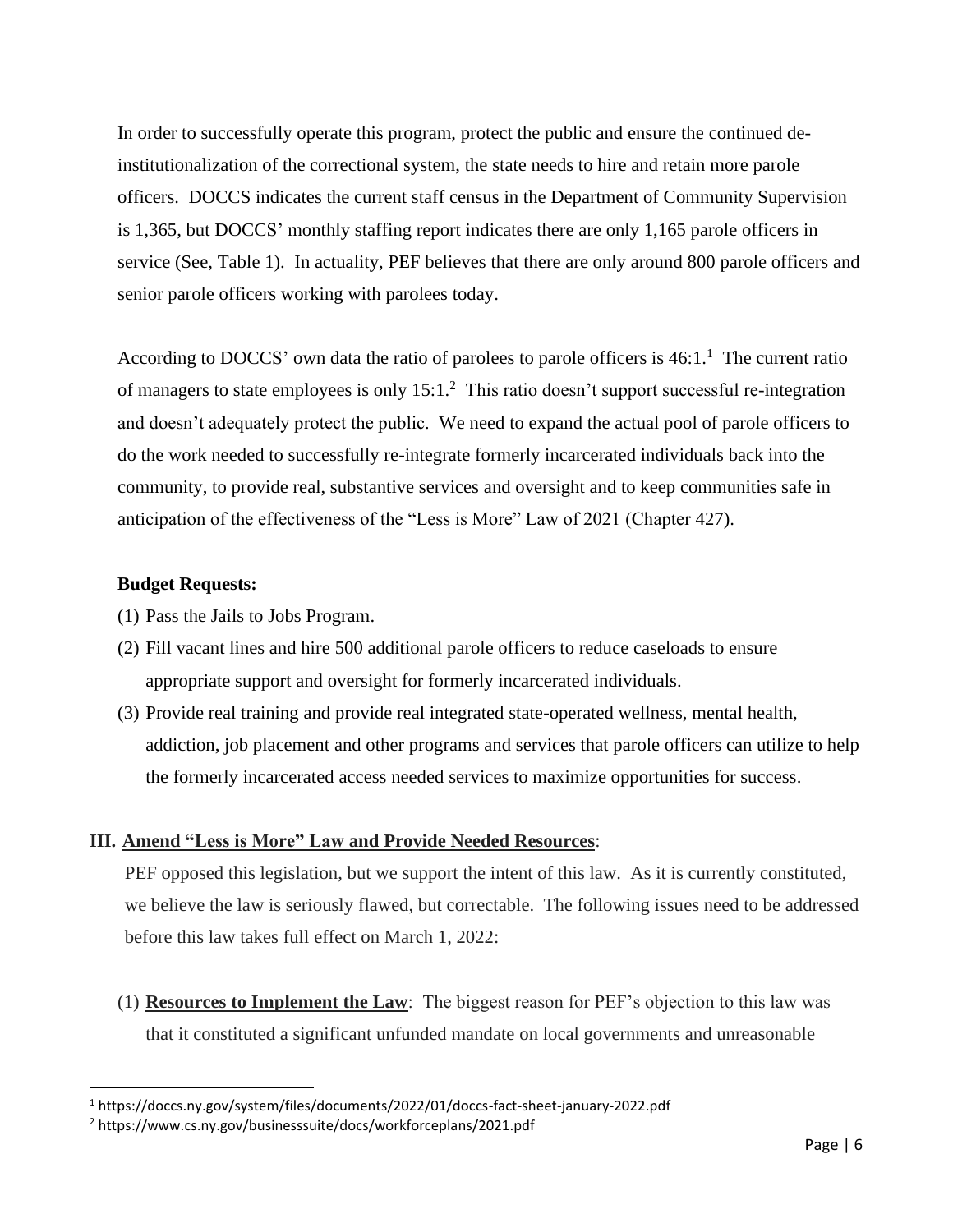demands on our members. There were no additional resources for alternative hearing locations, the increased number of parole officers and vehicles needed to transport parolees to hearings, no new government operated re-entry services, and no new parole officers to address the increased workload.

- (2) **Real Sanctions for High-Risk Parolees**: We believe this law should provide for immediate reincarceration of any individual who fails to register on the sex offender registry, threatens or engages in domestic abuse and/or purposefully absconds from custody. Determinations on the merits of re-incarceration should be subject to immediate judicial review. We believe these immediate sanctions should be authorized for these violations as they constitute a significant departure from the conduct needed for successful re-integration and an identifiable, immediate and unnecessary danger to the public.
- (3) **Reform Mandatory Sentencing Guidelines**: This law also neglected to change the mandatory sentencing laws to provide experienced, trained parole officers with the flexibility to manage their limited time on the most challenging cases and to provide successful parolees more independence and latitude to continue their successful rehabilitation.
- (4) **Institute a "Red Flag" Provision for At-Risk Parolees**: While we understand the intention of limiting re-incarceration, we should establish a "red flag" law that allows the state's trained, experienced parole officers to seek an immediate judicial review and determination to reinstitute limited reincarceration for those parolees who commit a violation or violations that officers believe represent an immediate and dangerous threat to themselves or others (i.e., overdose, untreated addictions, gang activity, etc.). The fact of the matter is that parole officers interact with parolees regularly and they understand when the behaviors of parolees not only violate the terms of their parole, but also constitute a significant departure from that individual parolee's path to long-term success and a potential threat to the parolee and/or the general public.

#### **IV.Improve the Tier VI Pension Plan to Make New York a Competitive Employer:**

A decade of agency budget cuts, hiring freezes and pension plan benefit reductions have significantly degraded the state's competitive position in attracting and retaining talent. To meet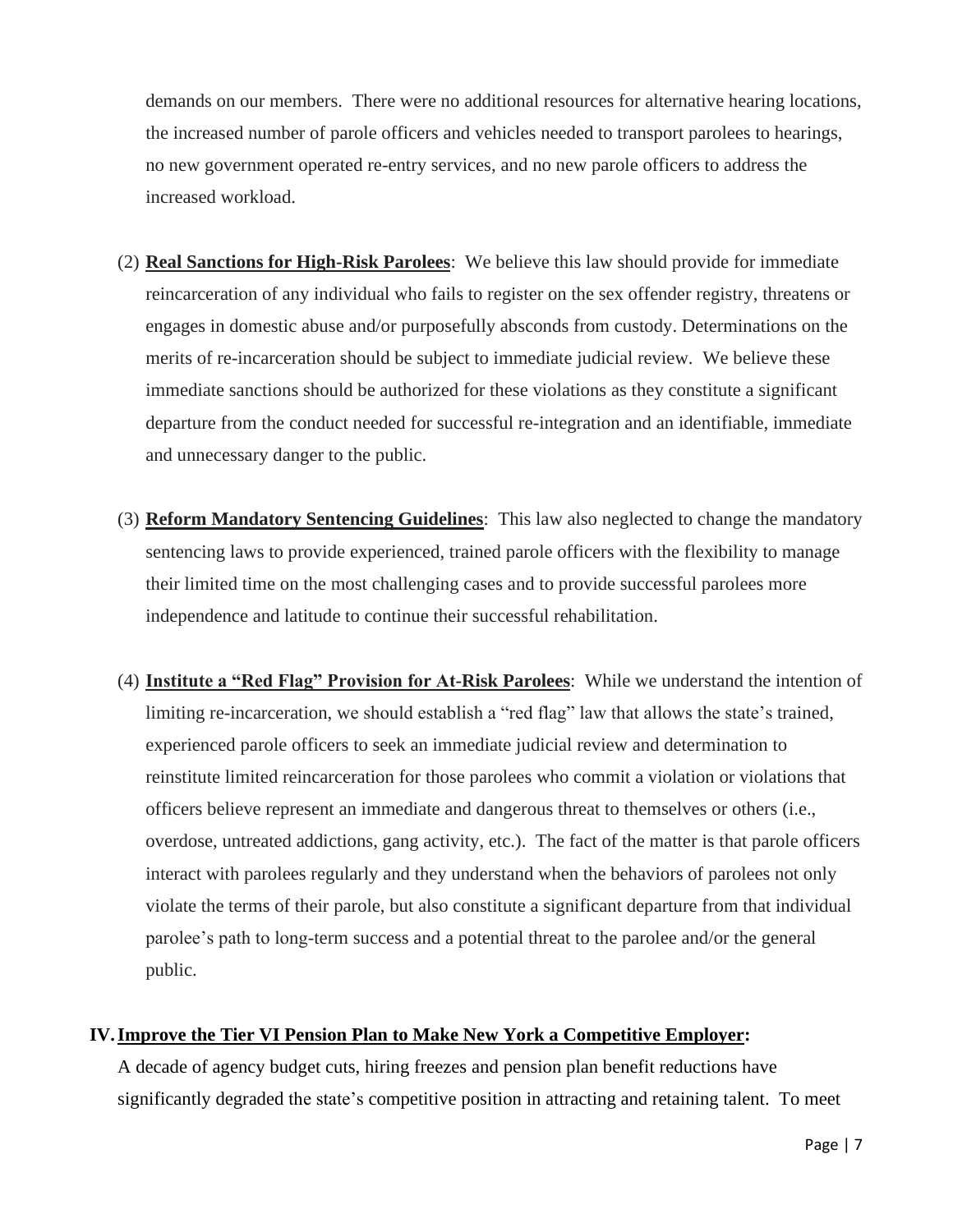rising demand, private employers have increased compensation and benefits, expanded workplace flexibility and developed collaborative workplace cultures to attract and retain quality employees. Now that the labor market is so tight, the state is simply unable to attract or retain the staff it needs to maintain services.

While no one expects the state to provide the highest salaries, the state needs to improve the Tier VI pension plan in the following ways to attract and retain its highly skilled workforce:

- (1) **Re-establish the Standard 3% Employee Contribution**: The Tier 6 plan established employee retirement contribution bands of 3-6% based on salary. Last year, state employees worked more than 19 million hours of overtime, much of it mandated. These increased earnings are driving up workers' pension costs unnecessarily and unfairly. Under Tier 4, workers all paid a standardized 3% contribution. We believe this standardized contribution should be reinstituted; and
- (2) **5-Year Vesting**: Private employers are covered by the Employee Retirement Income Act of 1974 which stipulates plan benefits must be made available after five years credited service. It is simply unfair and unreasonable for the state to require employees to work 10 years before accruing any benefit from their employment. Employees under Tier 6 contribute tens of thousands of dollars without accruing any benefits before their  $10<sup>th</sup>$ anniversary on the job. We need to re-institute the five-year vesting rule to encourage workers to come and stay in state employment; and
- (3) **2% Final Average Salary Calculation at 20 Years of Service**: Tier 6 significantly reduced the benefits for career employees by reducing the pension factor upon the attainment of 20 years of credited service. This benefit keeps employees in state service so that they can accrue the time needed to maximize benefits. The erosion of this benefit in Tier 6 has provided private employers the opportunity to lure experienced, professional employees out of state service.
- (4) **Overtime Cap**: Tier 6 instituted an overtime cap of \$15,000 per year. Last year, in response to the pandemic and state hiring freeze, state employees worked 19 million hours of overtime at a cost of just over \$850 million, much of this mandated by their employer. In addition to the Tier 6 plan driving employees into higher employee contribution brackets as delineated in (1) above, this arbitrary overtime cap is penalizing employees who are mandated or volunteer to work during the pandemic. What employer does that? The overtime cap should be repealed or at least suspended during the course of the pandemic.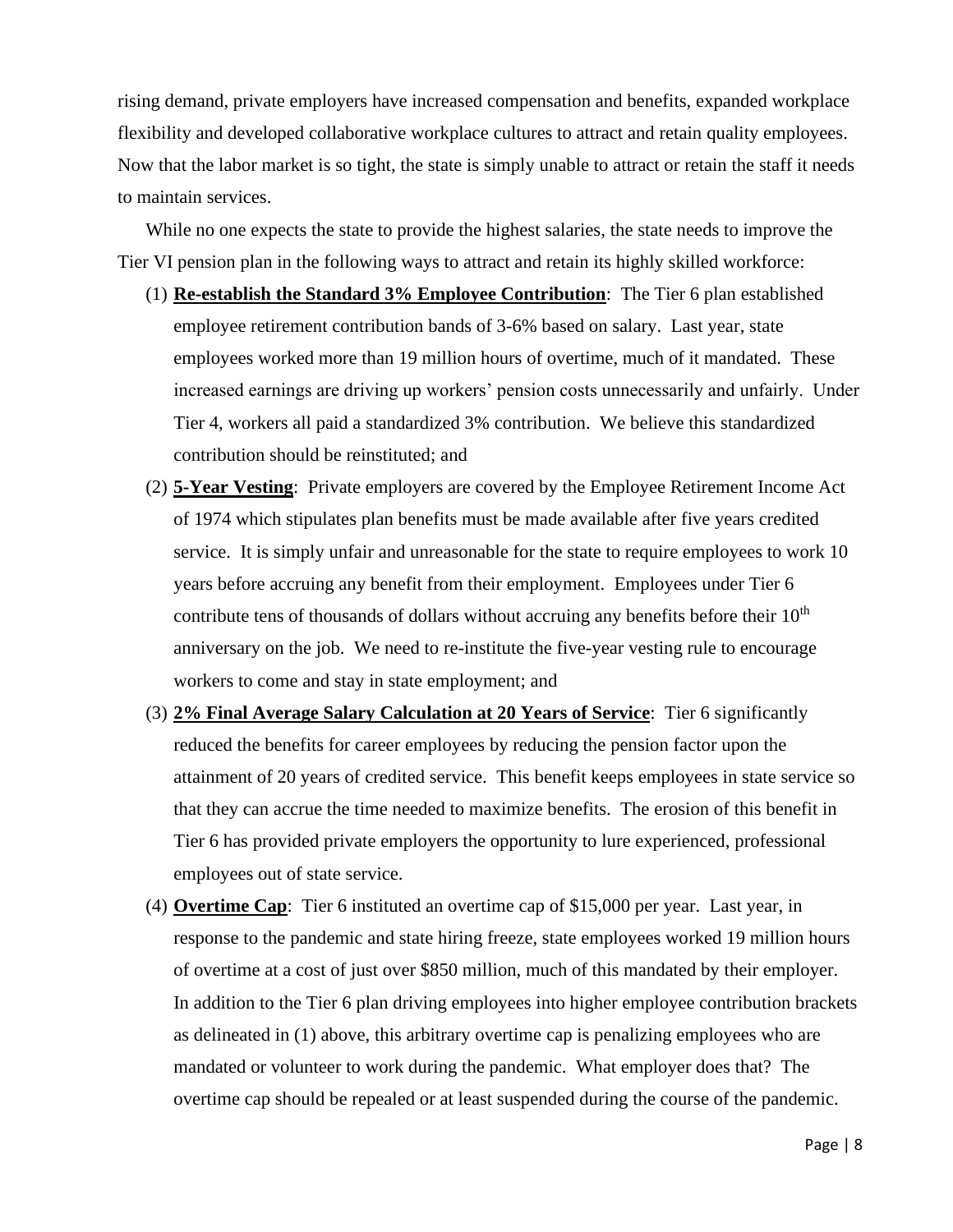# **OFFICE OF INFORMATION TECHNOLOGY SERVICES (OITS)**

Information technology is a highly specialized and competitive field. Despite the challenges of the pandemic, our members have continued to develop and implement important IT programs and services while also protecting the state's data. Our staff have worked diligently to streamline access to services across the agencies despite the fact that the state has been unable to attract and retain many highly skilled workers.

- I. Agency Staffing: This year's budget provides a more than \$50 million in increase at OITS to fill longvacant positions. In 2021, OITS had 3,321 full time staff lines and under this proposal staff is projected to grow to 3,569 in 2022. 3,107 or 93% of the current staff at OITS are represented by PEF.<sup>3</sup> We appreciate Governor Hochul making these long-overdue investments and hope that we can do more to create additional capacity at this important agency. That said, there are other areas of the Executive Budget that require additional refinement:
	- II. Contracting Out: In addition to the \$50 million increase for OITS operations, this year's Executive Budget also commits more than \$76 million for the use of private contractors at OITS. According to the Executive's own supporting documents, this \$76 million expense of taxpayer dollars supports a total of  $442$  full-time equivalent private sector staff.<sup>4</sup> Despite the demonstrated competence and high-quality work of our members, the state continues to privatize the state's IT services. While this work can be done in-house with appropriate hiring practices and by investing in training for existing OITS staff, the state continues to invest the state's limited resources on short-term solutions like the use of private providers.
	- III. Fellowship Program: The Executive Budget proposes to expand the tech talent pipeline by increasing exposure to technical roles in government service in order to provide new graduates the opportunity to enter public service two years right out of school. This proposal would circumvent the state's Civil Service System, which is designed to eliminate cronyism and political influences in the state's hiring practices. PEF fully supports OITS utilizing every tool at its disposal to attract

<sup>&</sup>lt;sup>3</sup> See also, 2021 NYS Civil Service Workforce Management Report: <https://www.cs.ny.gov/businesssuite/docs/workforceplans/2021.pdf>

<sup>&</sup>lt;sup>4</sup> See Also, NYS Executive Budget - State Operations, pp. 420; [www.budget.ny.gov/pubs/archive/fy23/ex/approps/stateopsbudget.pdf](http://www.budget.ny.gov/pubs/archive/fy23/ex/approps/stateopsbudget.pdf)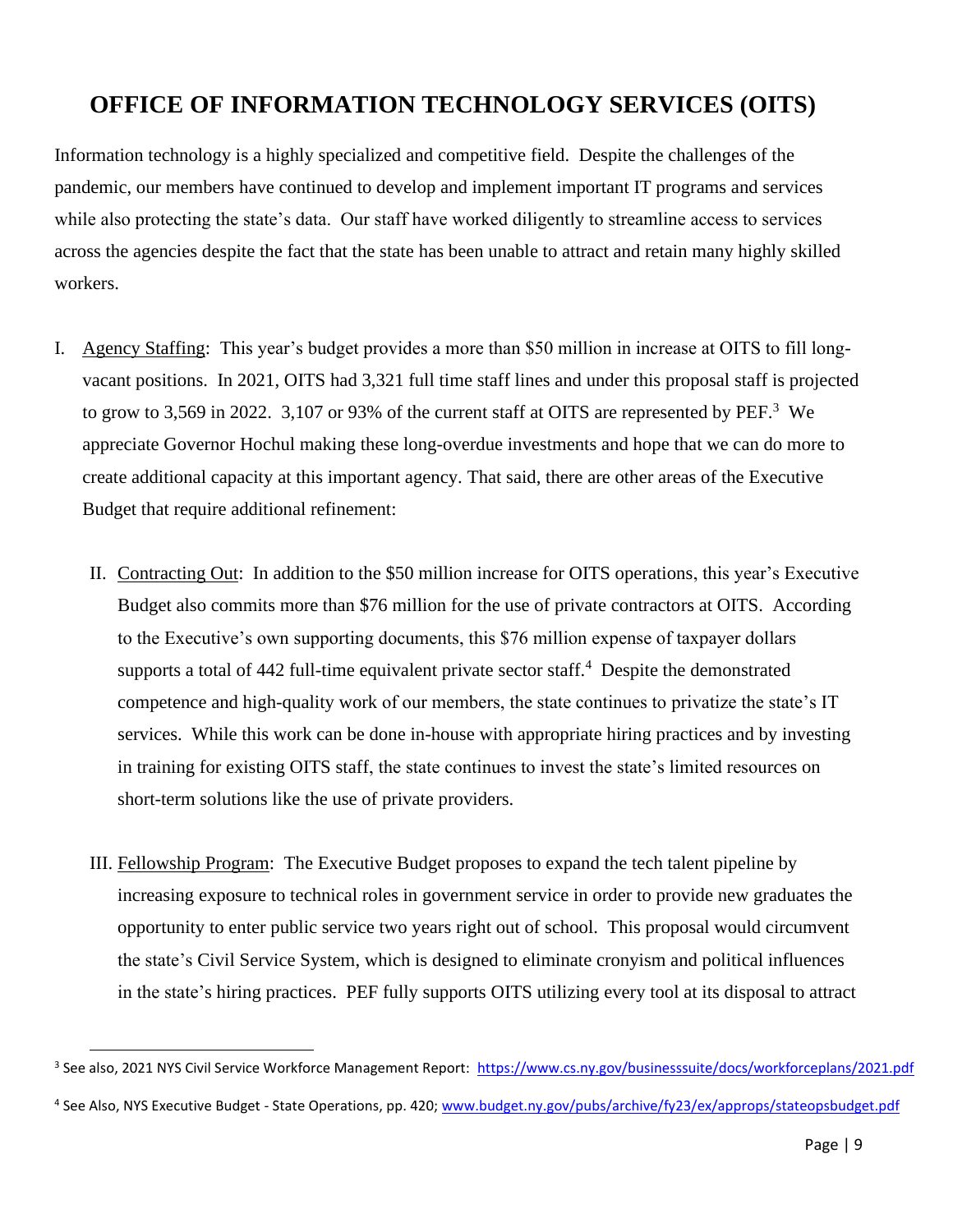and hire the very best IT employees, but it makes no sense for the state to invest resources in a nonmerit based employment practice when the agency is still significantly understaffed.

IV. Staff Training: The state is planning on spending \$76 million for private contractor services in 2022, but it also commits \$2 million for services and expenses related to training state employees to obtain IT certifications that are not currently held by employees of the state in sufficient quantities.<sup>5</sup> We believe that this program should be expanded and tuition reimbursement should be offered to staff who seek such certifications.

In the procurement of hardware/software, a percentage of the contract must include training of the staff, in the use of the product. In the past, successful bidders for such contracts were required to provide training to staff. However, unlike past upgrades and purchases, neither the state nor the preferred vendor providing the hardware and software provided any training to staff on how to use the equipment and software. Moving forward, outside vendors providing equipment to the state must be required to provide training on any new hardware and/or software and contractors should not be awarded such contract if the training of existing staff is not explicitly provided for in the proposed bid.

V. Succession Planning and Civil Service Testing Reforms: Due to the stresses of the pandemic, OITS is losing its institutional knowledge. The agency needs to develop a strategic workforce development plan for succession, knowledge transfer, and skill development.

To address some of these issues, Governor Hochul advanced a proposal that allows continuous recruitment testing and a proposal to eliminate the requirement that promotional exams and open competitive exams be held simultaneously.<sup>6</sup> PEF supports these two proposals.

## **Budget Requests:**

<sup>&</sup>lt;sup>5</sup> See Also, 2022 Executive Budget Agency Presentations Consulting Service Contracts; <https://www.budget.ny.gov/pubs/archive/fy23/ex/agencies/pdf/consultingservicecontracts.pdf>

<sup>6</sup> 2022 Public Protection and General Government Art. VII; pp. 33-34[; www.budget.ny.gov/pubs/archive/fy23/ex/artvii/ppgg](http://www.budget.ny.gov/pubs/archive/fy23/ex/artvii/ppgg-bill.pdf)[bill.pdf](http://www.budget.ny.gov/pubs/archive/fy23/ex/artvii/ppgg-bill.pdf)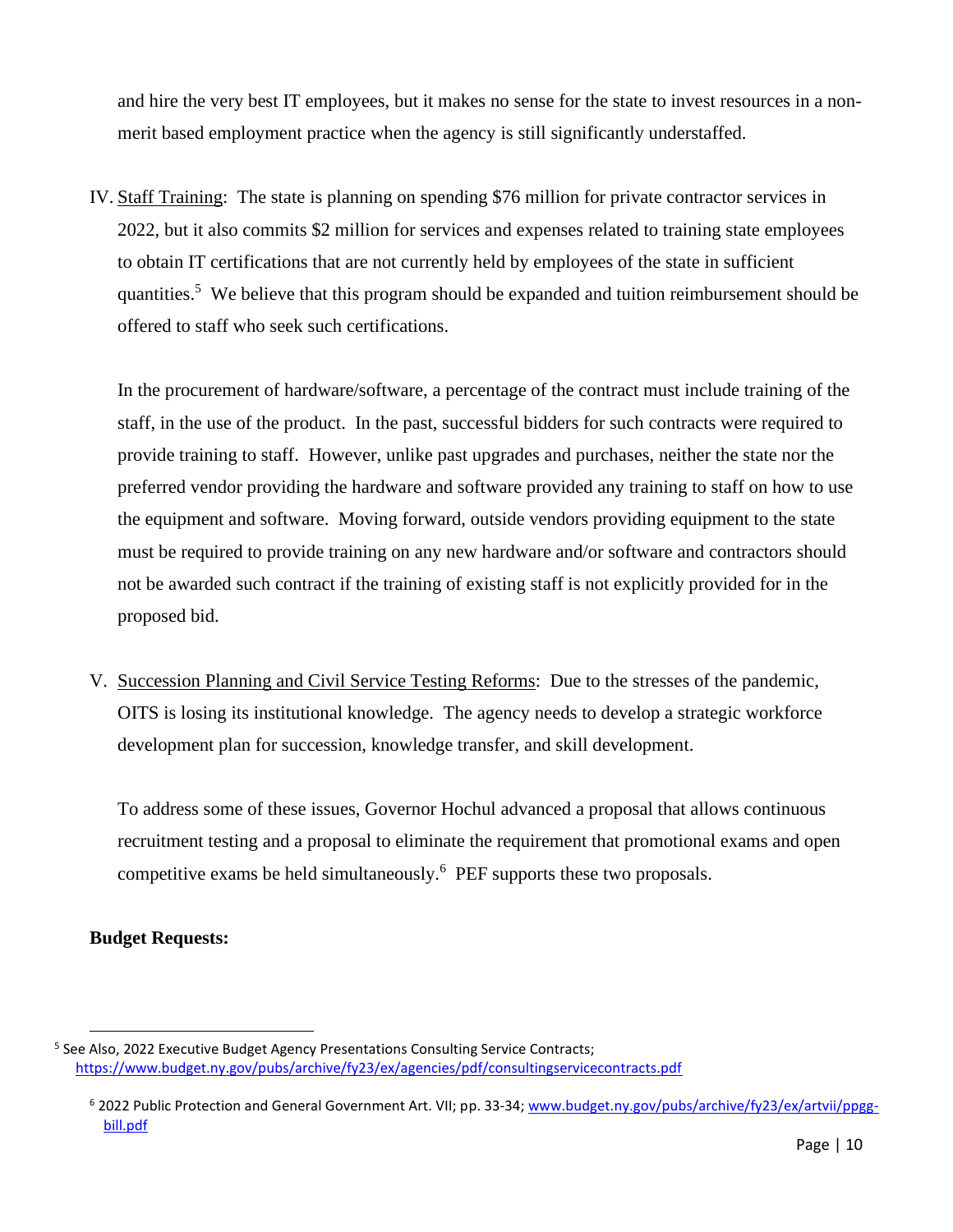- **Limit Contracting Out of Public Services:** Limit the unnecessary and costly contracting out of public services when they can be rendered in-house and require bidders for new hardware and/or software to provide training to the staff as part of the bid.
- **Pass Cost Benefit Legislation (S.5356/A.8159)**: Passing a Cost-Benefit Law will enable legislators and taxpayers to see what the overall calculations mean, what services are being provided at what costs and whether or not it makes more economic sense over the long term for the state to keep such services in house.
- **Reject the "Fellows Program:"** Reject this misuse of public resources at OITS and invest those resources on filling vacant civil service positions and retaining existing staff.
- **Increase In-House Training and Certification Opportunities:** Increase the proposed training funds for current OITS staff from \$2 million to \$5 million and require that such monies get spent on training existing staff at OITS. This will help attract and retain critically needed workers in the IT field into state service.
- **Support Proposed Changes to the Civil Service Law:** Support Governor Hochul's proposed changes to the state's Civil Service Law to allow continuous recruitment testing (S.8005/A.9005 Part R) and the proposal to eliminate the requirement that promotional exams and open competitive exams be held simultaneously. (S.8005/A.9005 Part S). In addition to these changes, we recommend the following:
	- (1) Exams should no longer expire at the offering of a new exam. Some people are at the top of their profession and being required to take and pay for recurring exams becomes overburdening. This can lead to recruitment friction as staff discontinue taking exams and are unable to advance in their career. This ultimately continues the loss of institutional knowledge that currently plagues the system. Instead of an entire exam list expiring, individual names could expire and be removed from the list every 3 to 5 years. As each exam is offered, the new names would be added to the master list. This would allow staff who have engaged in additional training and mentoring to retake the exams if they wish to demonstrate that growth. Otherwise, they could remain active in their current score.